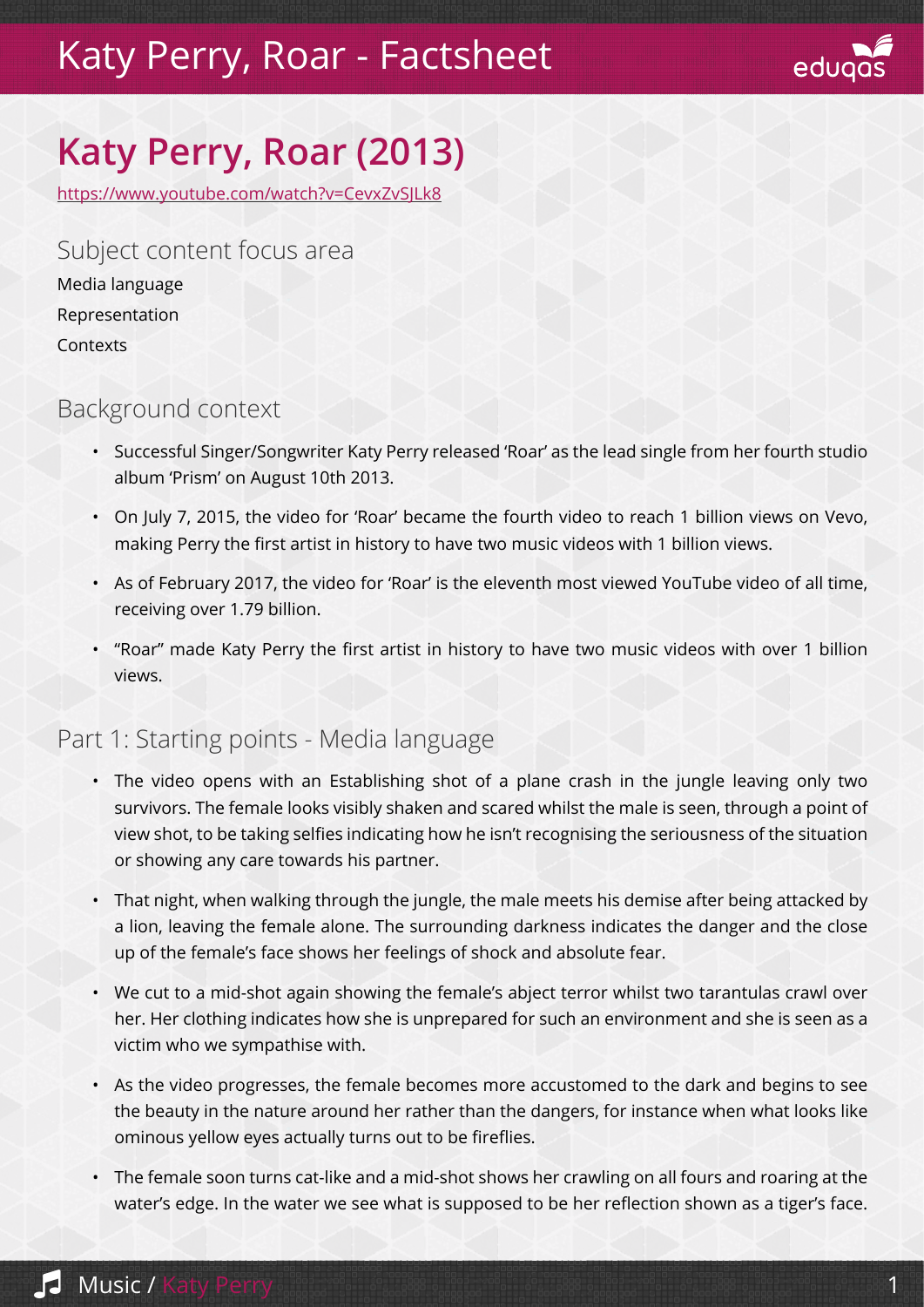### Katy Perry, Roar - Factsheet



This primal behaviour connotes a sense of oneness with nature and indicates how the female is gaining emotional strength and feeling empowered.

- This new representation of the female character is established through a wide shot of her in the jungle, now dressed a little more practically, standing confidently and holding a home-made weapon showing her new found skills.
- Later shots see her completely absorbed into the jungle lifestyle wearing a skirt made of leaves and a garland of flowers.
- Low angle shots connote her dominance in the environment and her body language is open and even defiant at times, showing she is now fully in control. The narrative is that she is no longer needing to act passively because of a man in her life and she has the courage to carry on alone, making the best of her situation.
- This culminates with a wide shot of her sitting centrally on some kind of throne made from plants and flowers. Either side she is flanked by wild animals perhaps protecting her and her flowers form a crown, suggesting she is now the Queen of the Jungle.
- The final scene is another wide shot showing how her world and that of the jungle have collided and both now live side by side in harmony. She has converted the broken plane into a home and made the best of her situation. The subtext here is that the female can cope with whatever life throws at her.

### Media contexts - Cultural

- The song is focused on empowerment and standing up for oneself and is thought to be a positive statement about moving forward in her life after her tumultuous relationship with comedian Russell Brand.
- The song references Muhammed Ali ("I'm floating like a butterfly, Stinging like a bee"), Helen Reddy ("hear me roar") and the Rocky movie franchise ("I got the eye of the tiger"), and these references could be seen as Perry targeting an older audience.

### Part 2: Starting points - Representation

- At the beginning of the video, the male taking selfies is a subversion of a typical stereotype of females. The media would have us believe that selfies are exclusively the domain of the females in our society but this unusual representation forces the audience to consider how men can also be victims of vanity and self-obsession. If we consider that this song was Katy Perry's first release after her split from Russell Brand, this representation makes sense as he is known for his love of the limelight and there is also evidence to suggest he believes he is very attractive too.
- The focus for the song is about female empowerment, sending a message to her fans that women are strong and a force to be reckoned with. To achieve this she represents the female